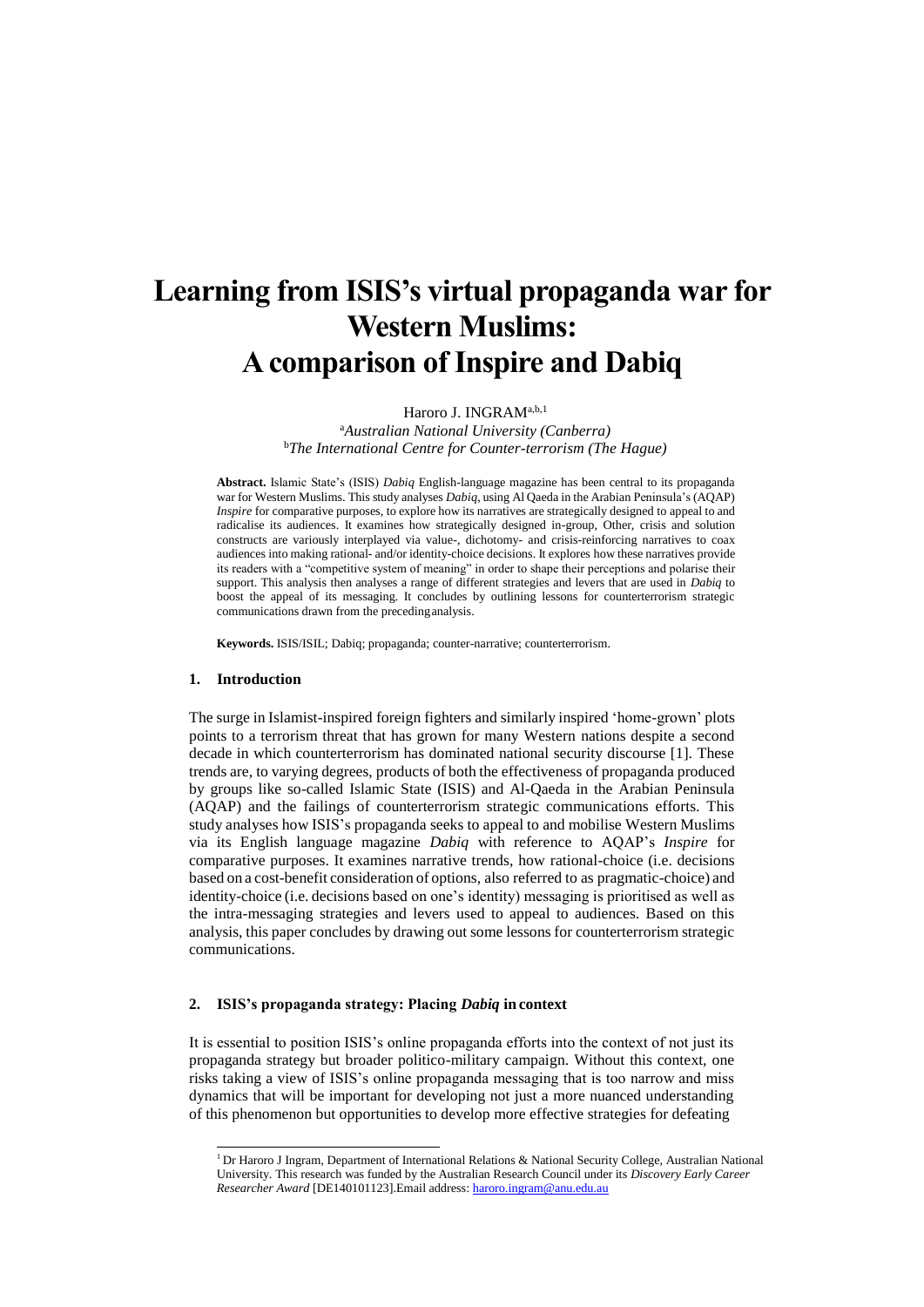Islamist extremist messaging. After all, any efforts to counter extremist propaganda online must be synchronised with a comprehensive overarching strategy that will largely occur offline.

How national security threats are understood fundamentally shapes the strategies that are developed to address and combat them. An overemphasis on slick production, social media and graphic violence may not only result in misunderstandings but misguided counterterrorism strategic communications campaign and message design. What is most important for understanding and ultimately defeating extremist propaganda efforts is the message and the psychosocial forces and strategic factors they are designed to leverage. It is useful to begin by exploring the overarching strategic logic of ISIS's propaganda campaign.

The central purpose of ISIS messaging is to shape the perceptions and polarise the support of contested populations (see Figure 1) [2]. It is an approach that enables ISIS to draw on an extraordinary variety of themes in its messaging while retaining the overall coherence of its campaign [3] [4] [5]. ISIS seeks to achieve this via messaging that appeals to both pragmatic and perceptual factors. Pragmatic factors – like security, stability and livelihood – are drawn upon in communiques that are designed to promote ISIS's politico-military efforts. This type of messaging also seeks to make its audience aware that ISIS does what it says. In other words, that ISIS has a narrow say-do gap. ISIS's appeals to pragmatic factors also tries to show how their enemy's politico-military efforts are ineffective while highlighting the disparity between what these enemies say and do. This messaging is designed to convince audiences of ISIS's credibility and legitimacy as opposed to that of their enemies. This excerpt from ISIS's video *Flames of War* is an example of a pragmatic appeal:

The Islamic State was now on show for the world to see. The courts were established; prayer was being enforced; the hudood were being implemented; the people were being invited to good; and the zakat was being collected and distributed. Light glowed from the mujahideen, who were soft towards the believers and harsh against the kuffar. This harshness never wavered and was a constant trait of the brothers. So the war on the kuffar raged on. [6]

By drawing on pragmatic factors in their messaging, ISIS seek to compel its audiences to engage in rational-choice decision-making – i.e. decisions based on a cost-benefit balance of options – in their favor opposed to their enemies'.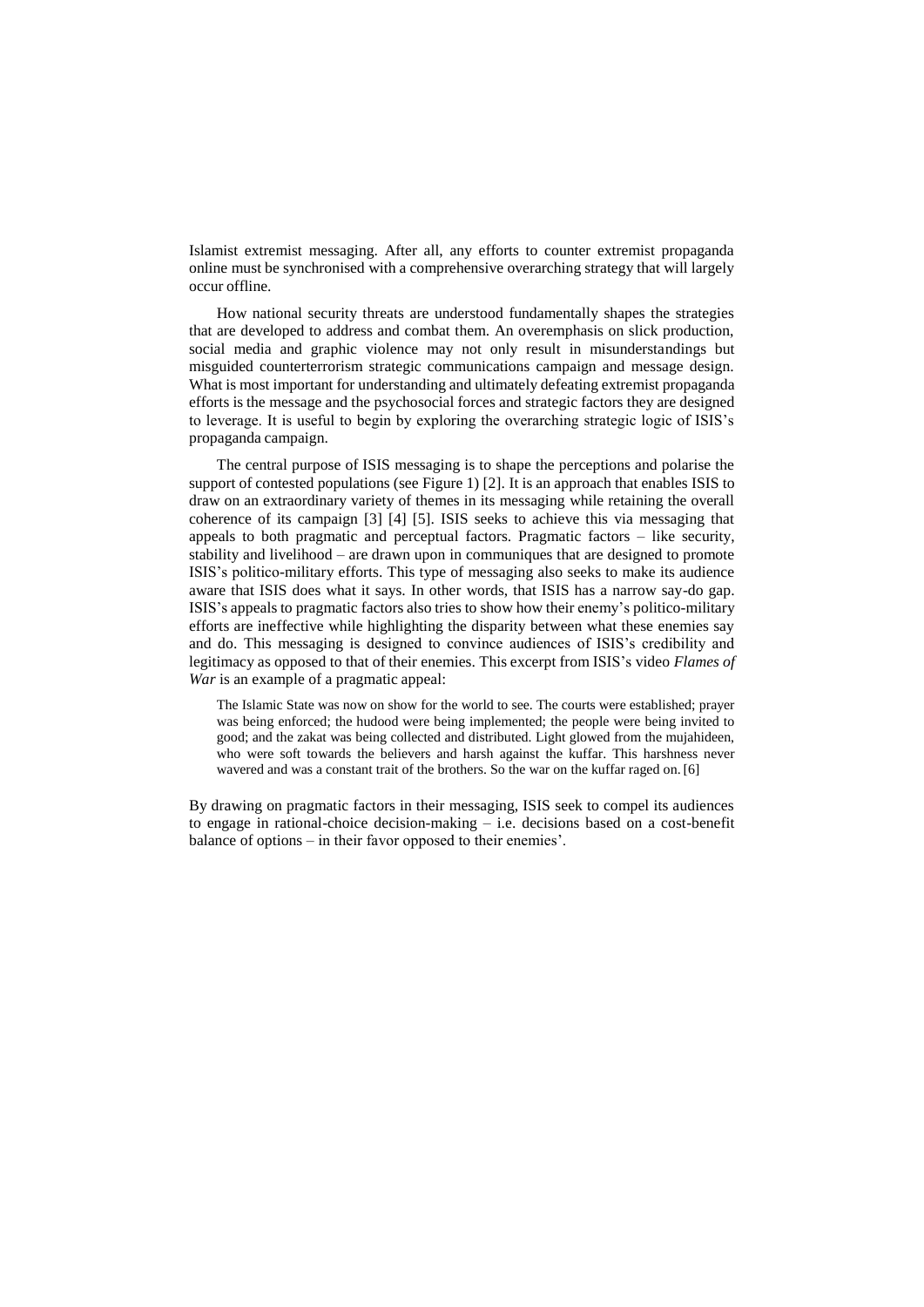

**Figure 1.** ISIS's propaganda strategy [7]

Additionally, ISIS draw on perceptual factors by playing upon identity, crisis and solution constructs to shape how its audiences perceive and judge the world (Figure 1). The central narrative of this type of messaging is simple: ISIS are champions and protectors of Sunnis (the in-group identity), ISIS's enemies are evil Others (out-group identities) that are responsible for Sunni crises to which ISIS are the only hope for solutions. Here is an example from *Dabiq* magazine:

As the world progresses towards al-Malhamah al-Kubra [the battle preceding Armageddon], the option to stand on the sidelines as a mere observer is being lost. As those with hearts diseased by hypocrisy and *bid'ah* are driven towards the camp of *kufr*, those with a mustard seed of sincerity and Sunnah are driven towards the camp of *iman*. [8]

ISIS disseminate this type of messaging as a means to convince its audiences to engage in identity-choice decision-making, i.e. choices made in accordance with one's identity.

As graphically represented in Figure 1, ISIS propaganda tends to emphasise pragmatic factors in messaging to local populations and, at least comparatively, prioritises perceptual factors to transnational audiences. The strategic logic underpinning this trend should be clear: local audiences need to be convinced to support ISIS's politico-military efforts over that of ISIS's opponents. On the other hand, perceptual factors that calls for, for example, Muslims to support 'their' caliphate, that remind Muslims that defensive *jihad* is *fard 'ayn* (an individual obligation) or that frames the conflict as a precursor to End Times, are more likely to resonate with transnational audiences that are outside of ISIS's direct sphere of control.

Regardless of the audience, ISIS's propaganda provides its readership with a "competitive system of meaning", i.e. an alternative perspective of the world compared to that presented by its opponents, that acts as a "lens" through which to shape their supporters' perceptions, polarise their support and, ultimately, convince them to mobilise. After all, if propaganda is done effectively it is more than a mere advertisement, a fleeting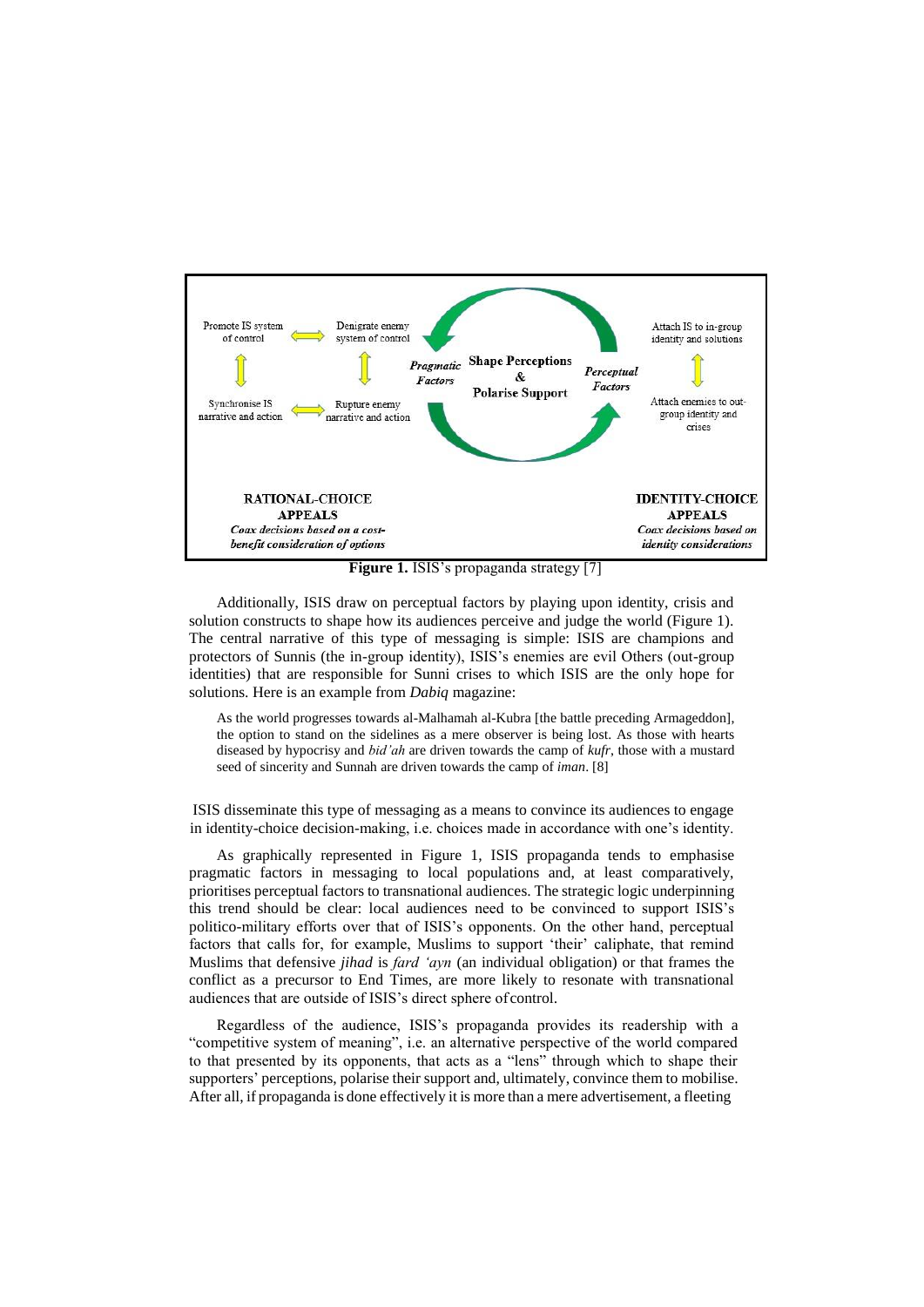influencer that compels an individual to perceive or act in a certain way before dissipating – it shapes that lens through which the world is understood and judged and actions legitimised and justified. ISIS messaging tends to weave together appeals to pragmatic and perceptual factors which may have the effect of aligning its audience's rational- and identity-choice decision-making processes. The more rational-choice decisions are processed through identity 'lenses', and vice versa, the greater the perceived imperative of that decision as two powerful decision-making processes are aligned. This may go some way towards understanding why ISIS supporters seem to so rapidly transform from ordinary citizens to foreign fighters or lone wolves. These dynamics will now be explored with reference to *Dabiq*.

## **3. ISIS's** *Dabiq* **magazine**

This analysis begins by examining how *Dabiq* interweaves rational- and identity-choice appeals using a variety of narratives. To highlight this trend in ISIS messaging it is useful to do so by comparison with AQAP's *Inspire* magazine. In a study published by*Studies in Conflict and Terrorism* [9], thirteen issues of *Dabiq* and fourteen issues of *Inspire*  were analysed to assess how the architects of these magazines strategically designed ingroup identity, out-group identity (Other), crisis and solution constructs and interplayed these constructs via value-, dichotomy- and crisis-reinforcing narratives.<sup>2</sup> Three types of items were identified in these magazines: articles, statements and advertisements. The primary focus of each item was identified based on these criteria:

- 1. Value-reinforcing messages (vertical arrows, Figure 2) tie the in-group identity to solution constructs and out-groups to perceptions of crisis. This type of messaging is designed to reinforce the in-group's positive values and actions and the Other's negative values and actions. The following quote, by attaching commitment to the in-group identity as vital to achieving the solution, is an example of a value-reinforcing theme: "The time has come for the Ummah of Muhammad… to wake up from its sleep, remove the garments of dishonour, and shake off the dust of humiliation and disgrace, for the era of lamenting and moaning has gone, and the dawn of honor has emerged anew." [12]
- 2. Dichotomy-reinforcing messaging (horizontal arrows, Figure 2) tends to either accentuate the contrast between in- and out-group attributes or demonstrate how solutions are required to address crises. By highlighting these dualities, dichotomy-reinforcing messages are used to both generate psychological, existential and socio-political anxieties in the audience *and* provide readers with clear choices between the in-group or Others and solution or crisis. For example, this oft-cited statement from Abu Bakr Al-Baghdadi: "…the world today has been divided into two camps and two trenches, with no third camp present: The camp of Islam and faith, and the camp of *kufr* (disbelief) and hypocrisy…." [13]

<sup>&</sup>lt;sup>2</sup>This analytical framework has previously been applied to examine the contents of the Taliban in Khuransan's *Azan* [10] and early issues of *Dabiq* [11].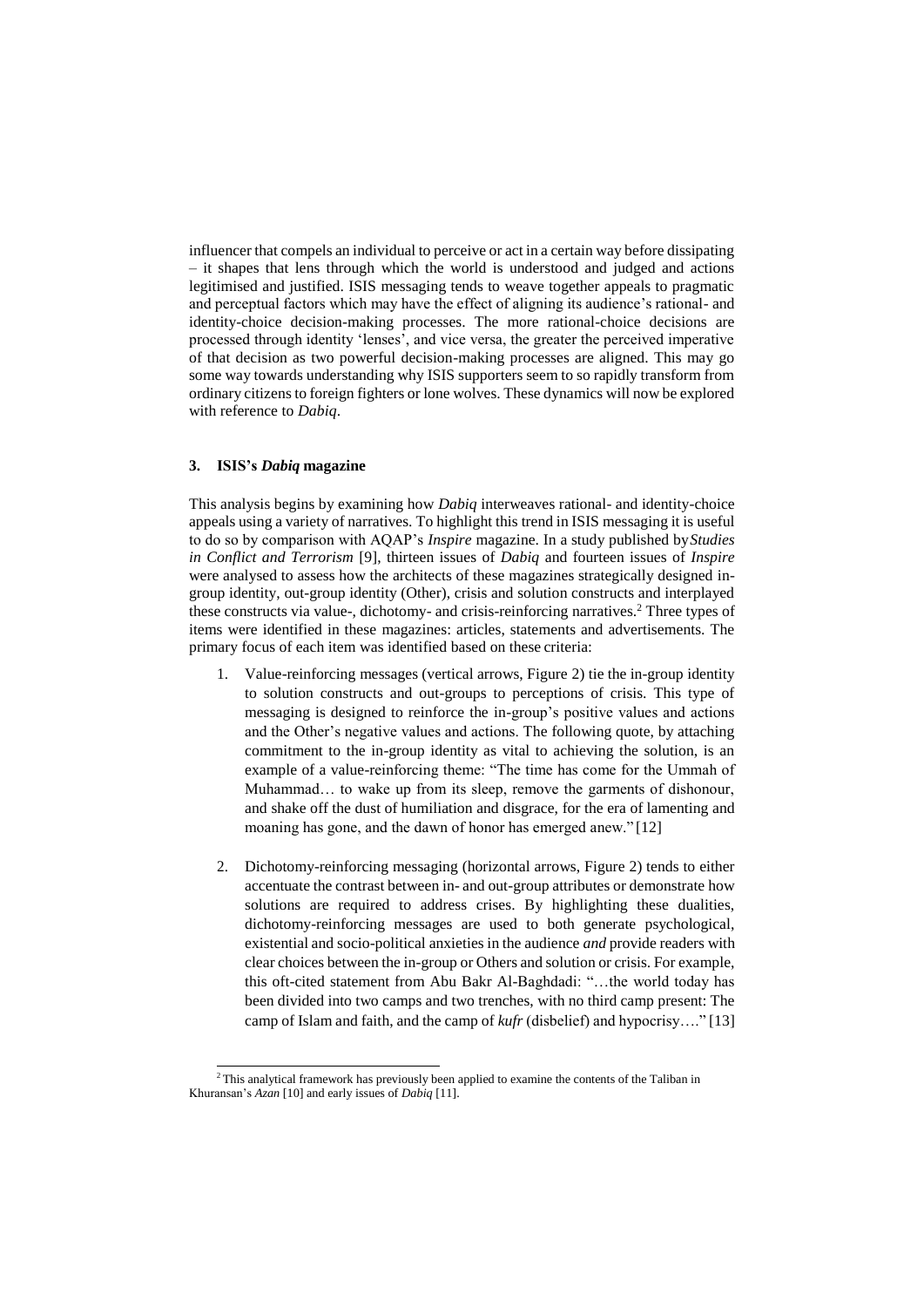3. Crisis-reinforcing messages (diagonal arrows, Figure 2) typically tie treacherous *in-group* members to *in-group* crises. This type of messaging is particularly pertinent when analysing Islamist propaganda because it reflects a group's *takfirist* proclivities. In this example, ISIS criticise so-called "moderate" Muslims for having "...had their religion diluted and, not surprisingly, are always amongst the first to speak out in any case where the mujahidin display their harshness towards crusaders, attempting to disguise their criticism towards the mujahidin as concern for the image of Islam." [14]



**Figure 2.** Value, Dichotomy & Crisis reinforcing

Extremist groups deploy a variety of narratives as a means to not only construct their respective "competitive systems of meaning" but strategically compel audiences to apply identity-choice and/or rational-choice decision-making processes. Analysing how ISIS and AQAP prioritise the contents of *Inspire* and *Dabiq* offer important insights into their respective strategic logics.

While the full results are available in the original publication [15], the following results are worth highlighting for the purposes of this paper. Regarding overall trends across the dataset, *Inspire's* most prevalent narratives were value-reinforcing (44.61%) and dichotomy-reinforcing (30.39%). Primary focus trends showed a prioritization of ingroup/solution (29.66%) and operational (18.38%) items. In contrast, dichotomyreinforcing (49.79%) followed by value-reinforcing (38.72%) narratives were most common in *Dabiq*. This trend was reflected in the most common primary focus of *Dabiq's* items overall: solution/crisis (32.77%) and in-group/solution(27.23%).

Table 1 features a comparative breakdown of primary focus by item type in *Inspire*  and *Dabiq*. Articles trends are significant because they represent the most common item type in both magazines. *Inspire's* articles are dominated by in-group solution (27.51%) and operational (24.02%) messaging. *Dabiq* appears balanced across in-group to solutions (26.85%) and the two types of dichotomy-reinforcing messaging: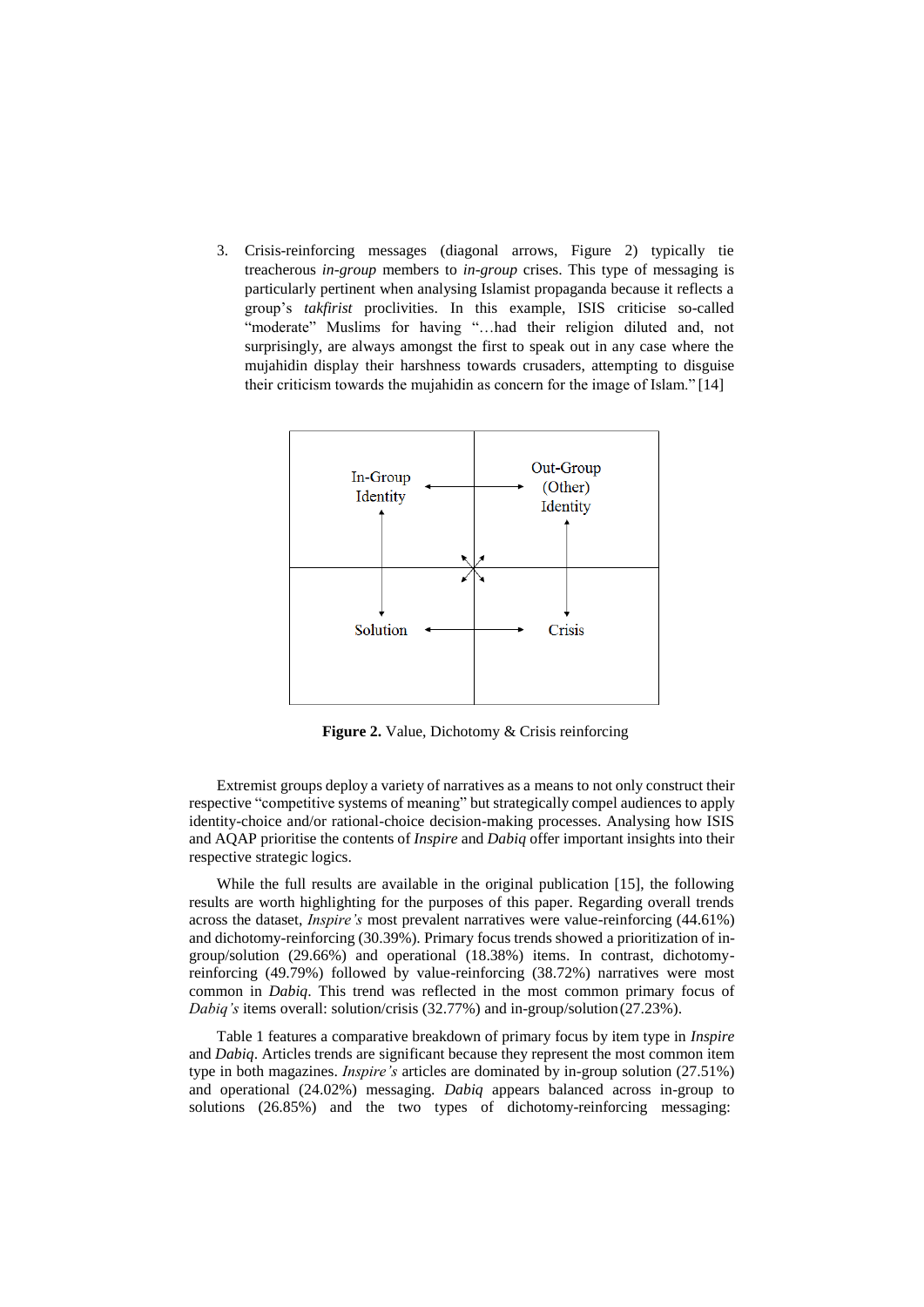solution/crisis (23.49%) and in-group/Other (21.48%). Statements, which are slightly larger items, were dominated in *Inspire* by identity-choice messaging specifically those comparing in- and out-group attributes (42.86%), those attaching Others to crisis (22.22%) and those attaching the in-group to solutions (19.05%). In contrast, *Dabiq* was dominated by solution-crisis messaging (54.55%), mostly photo reports about ISIS politico-military operations.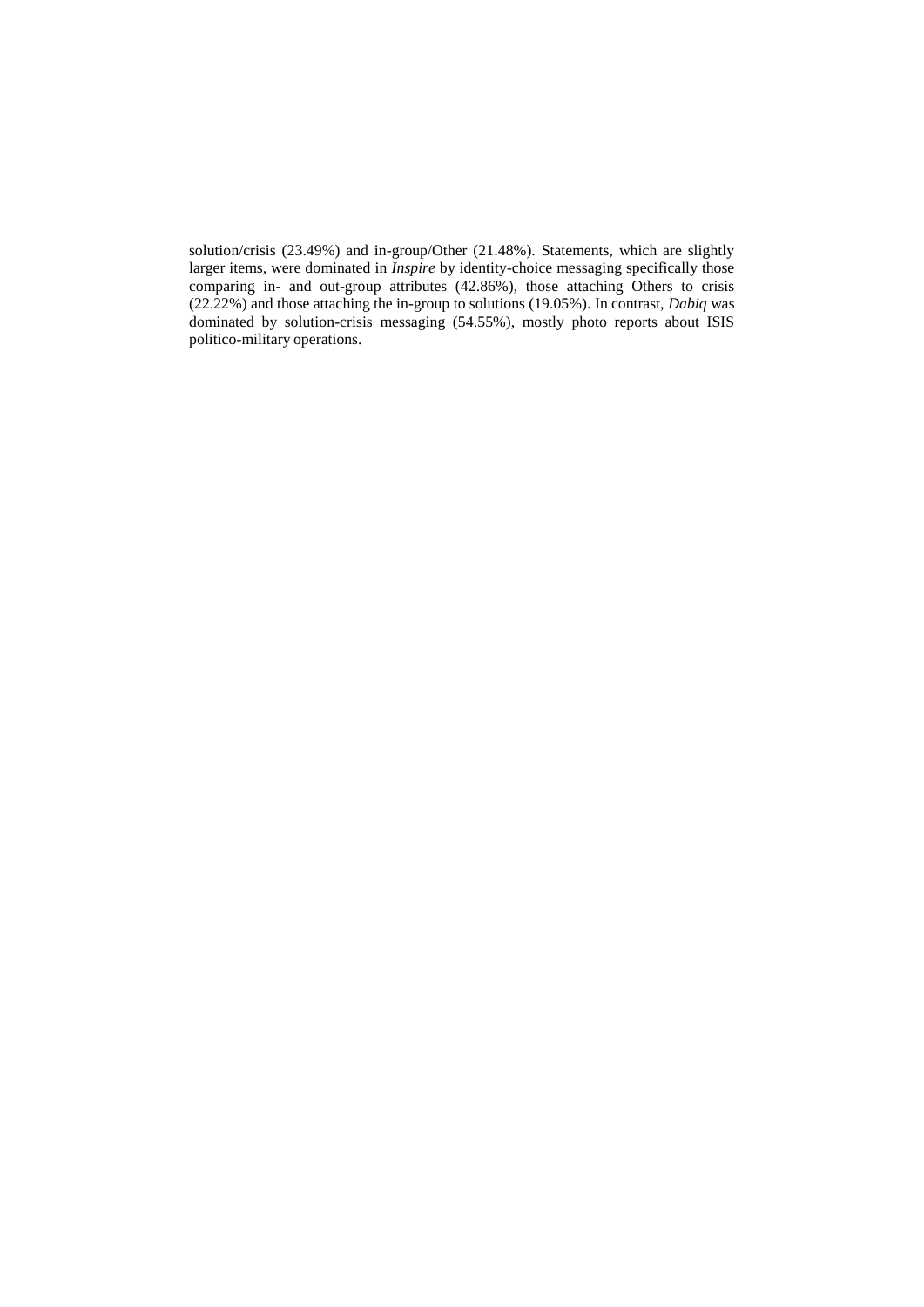| <b>Item type</b> | <b>Primary focus</b>                  | <b>Inspire</b><br>number $(\% )$ | Dabiq<br>number $(\% )$     |
|------------------|---------------------------------------|----------------------------------|-----------------------------|
| Article          | In-group/Solution                     | 63                               | 40                          |
|                  |                                       | (27.51%)                         | (26.85%)                    |
|                  | Other/Perceptions<br>of               | 27                               | 18                          |
|                  | Crisis                                | (11.79%)                         | (12.08%)                    |
|                  | In-Group/Other                        | 33                               | 32                          |
|                  |                                       | $(14.41\%)$                      | (21.48%)                    |
|                  | Solution/Perceptions                  | 30                               | $\overline{35}$             |
|                  | of Crisis                             | $(13.10\%)$                      | (23.49%)                    |
|                  | In-group/Perceptions                  | 9(3.93%)                         | 20                          |
|                  | of Crisis                             |                                  | $(13.42\%)$                 |
|                  | Combination                           | 12 (5.24%)                       | 4(2.68%)                    |
|                  | Operational                           | 55<br>$(24.02\%)$                |                             |
| Statement        | In-group/Solution                     | 12                               | 19                          |
|                  |                                       | $(19.05\%)$                      | (24.67%)                    |
|                  | Other/Perceptions<br>$_{\mathrm{of}}$ | 14                               | 6(7.79%)                    |
|                  | Crisis                                | (22.22%)                         |                             |
|                  | In-Group/Other                        | 27                               | 8                           |
|                  |                                       | (42.86%)                         | (10.39%)                    |
|                  | Solution/Perceptions                  | 8 (12.70%)                       | 42                          |
|                  | of Crisis                             |                                  | (54.55%)                    |
|                  | In-group/Perceptions<br>of Crisis     |                                  | $2(2.60\%)$                 |
|                  | Combination                           | 2(3.17%)                         |                             |
|                  | Operational                           |                                  |                             |
| Ad               | In-group/Solution                     | 46                               | $\overline{5}$              |
|                  |                                       | $(39.66\%)$                      | (55.56%)                    |
|                  | Other/Perceptions<br>of               | 20                               | 3                           |
|                  | Crisis                                | (17.24%)                         | (33.33%)                    |
|                  | In-Group/Other                        | 7(6.03%)                         |                             |
|                  | Solution/Perceptions                  | 19                               |                             |
|                  | of Crisis                             | (16.38%)                         |                             |
|                  | In-group/Perceptions<br>of Crisis     | 3(2.59%)                         | $\mathbf{1}$<br>$(11.11\%)$ |
|                  | Combination                           | 1(0.86%)                         |                             |
|                  | Operational                           | 20                               |                             |
|                  |                                       | $(17.24\%)$                      |                             |

**Table 1.** Comparative breakdown of primary focus by item type, *Inspire* and *Dabiq* [16]

It should be very clear from this analysis that *Inspire's* contents are dominated by identity-choice appeals – those messages that compel its audiences to make decisions based on what is appropriate from the perspective of adopted identity constructs. *Dabiq's*  contents, in being more balanced between identity-choice and rational-choice appeals,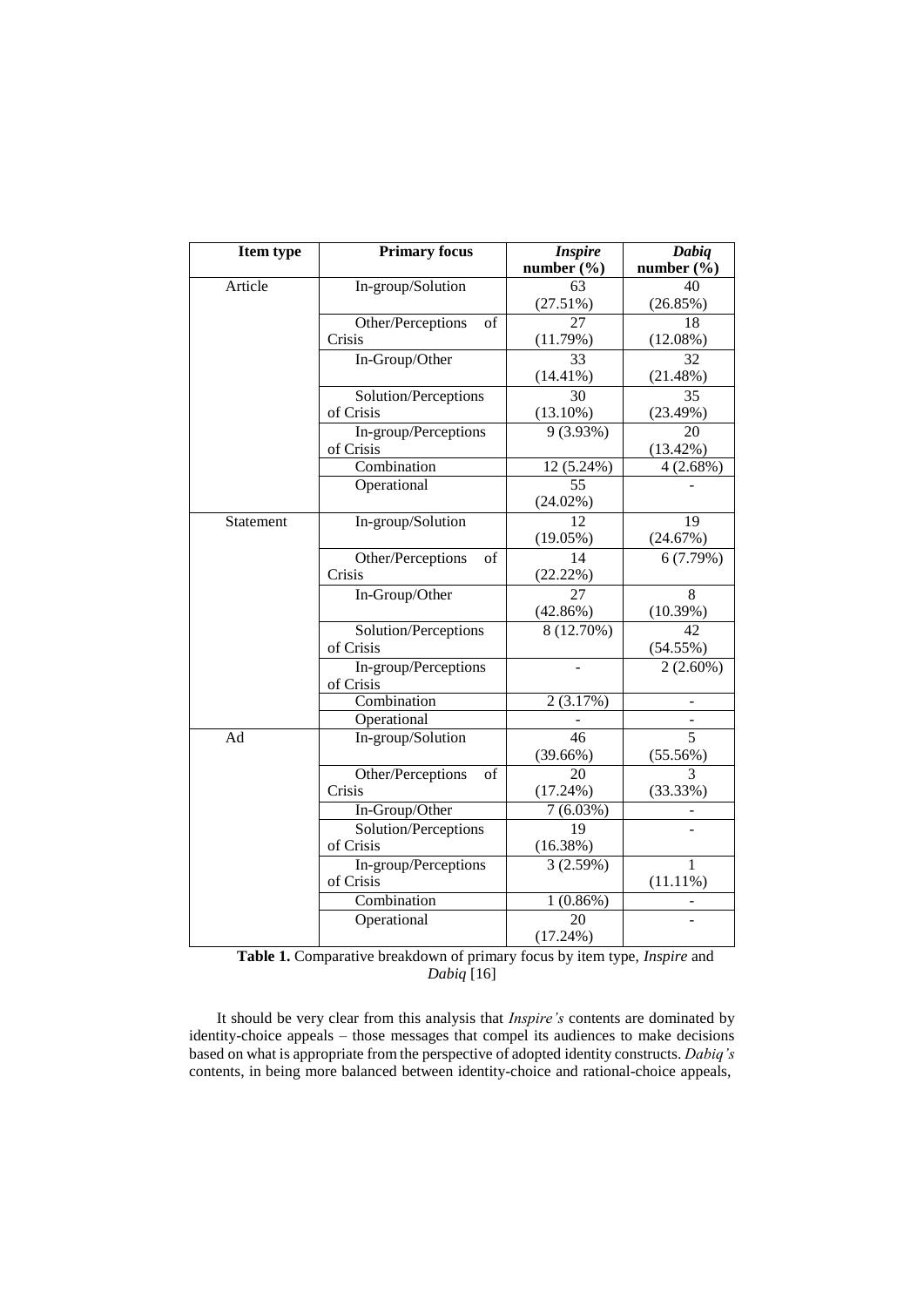may have the effect of aligning powerful decision-making processes in its audiences and, in doing so, have the effect of accelerating radicalisation towards action.

Two other findings are crucial. Firstly, both *Inspire* and *Dabiq* prioritise empowering messages that tie the in-group to solutions compared to messages that link enemies to crisis. This finding reflects that of other studies [17] that suggest violent groups prioritise empowering narrative to drive supporters towards mobilisation rather than risk paralysing them with the extent of the Other induced crises. Secondly, crisisreinforcing narratives are over three times as prevalent in *Dabiq* compared to *Inspire*. This reflects the comparative prominence of *takfirist* (i.e. accusing fellow Muslims of apostasy) narratives in ISIS propaganda.



Figure 3. Cyclical cognitive reinforcement

Both the diversity of *Dabiq's* narratives and its prioritisation of certain narratives over others is designed to harness extraordinarily powerful psychosocial forces for its readership. One of the most important is 'cyclical cognitive reinforcement' which is the self-perpetuating cycles of justification that extremist propaganda seems designed to fuel. As graphically illustrated in Figure 2, the more the in-group is seen as benevolent and pure, the more the Other is seen as evil and through these identity constructs the more solutions are linked to the in-group and crisis to the Other. At the most basic level, by exacerbating perceptions of crisis and tying this to solutions ISIS (and other extremists) seek to convince its audience – whether a local in Iraq's Anbar province, a couple in California or a young man in Sydney – that extreme crisis requires extreme (violent) solutions. This diversity of messaging is also designed to act as 'hooks' because ISIS seem to be aware that if one issue, perhaps its despair at the *ummah's* treatment or the dreariness of western life, can catch the attention of a potential supporter, its messaging is so intimately tied together that it may create cognitive openings for other aspects of its messaging which, in turn, may trigger this self-reinforcing dominoeffect.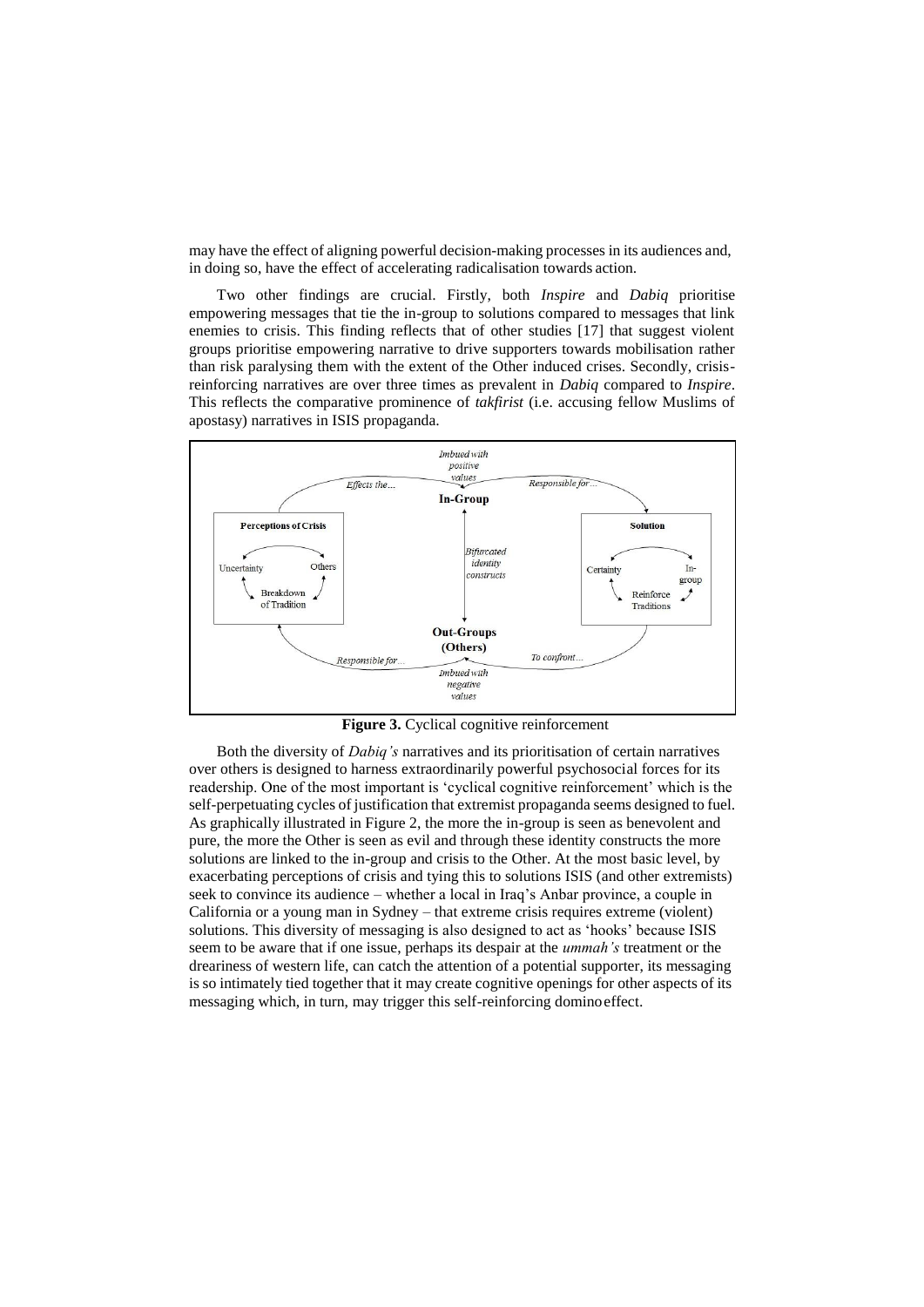#### **4. Dabiq's strategies and levers**

It is useful to briefly consider the sheer array of different strategies and levers used by ISIS in *Dabiq*. For the purposes of brevity, this study focuses on five in particular.

Firstly, stylistics seem to be crucial to the architects of *Dabiq*. For example, *Dabiq's*  language if much more formal than the typically colloquial, even casual, *Inspire*. To reinforce this sense of authority, *Dabiq* flood its contents with quotations, mostly from *hadiths*, to such an extent that the typically unidentified author's words are often used only sparingly. On a reader unaware of the nuances of Islamic jurisprudence, *Dabiq's*  contents must appear inherently credible.

Secondly, ISIS's counter-narrative strategy does more than merely respond to their adversaries' words with waves of counter-messaging. ISIS deploys messaging that is designed to proactively prepare its supporters for their rival's critiques. It is a strategy that means that when ISIS deploys defensive counter-messaging it can start with an often unspoken "we told you so" [18].

Thirdly, behavioral levers that any ad man would recognise are peppered throughout *Dabiq*. For example, presenting profiles of fellow westerners fighting for the so-called caliphate in its regular "Among the Believers Are Men" section is designed to not only inspire supporters towards action but act as catalysts of social norming: "this is what you should be doing as a member of our collective" [19]. One of the most blatant examples of using social norming is in *Dabiq's* appeals for its supporters to promote their pledges (*bay'ah*) of allegiance to ISIS: "It is necessary that *bay'ah* becomes so common to the average Muslim that he considers those holding back as grossly abnormal" [20].

Finally, ISIS cross-promote their messaging as a way to maximise the *reach*, *relevance* and *resonance* of their campaign and drive its audiences deeper and deeper into the complex psychosocial minefield of its own strategic design. More than mere cross-promotion, ISIS's *Dabiq* is designed to fit into ISIS's broader propaganda and politico-military campaign strategy. Consider, also, how *Dabiq's* architects are careful to ensure that their message is synchronised with the chosen format (i.e. an online magazine), its primary communication *medium* for dissemination (i.e. the internet) and the *messengers* used to deliver that message are chosen for their credibility. This interconnectedness of the ISIS propaganda campaign, of which *Dabiq* is a component, is a major factor in the apparent efficacy of its propaganda efforts. However, this could also be used as a source of weakness through effective counterterrorism strategic communications campaign and message design.

## **5. Learning from the enemy**

There is an extraordinary array of lessons pertaining to campaign and message design that could be drawn from the propaganda efforts of Islamist extremists. However, as graphically represented in Figure 4, the main overarching lessons is arguably rooted in taking ISIS's playbook and reversing it. This approach would involve an overall campaign and message design that focuses on framing ISIS as responsible for the crises afflicting Muslims (but also the community more broadly), exposing ISIS's say-do gap, attaching government strategic-policy and politico-military efforts to solutions and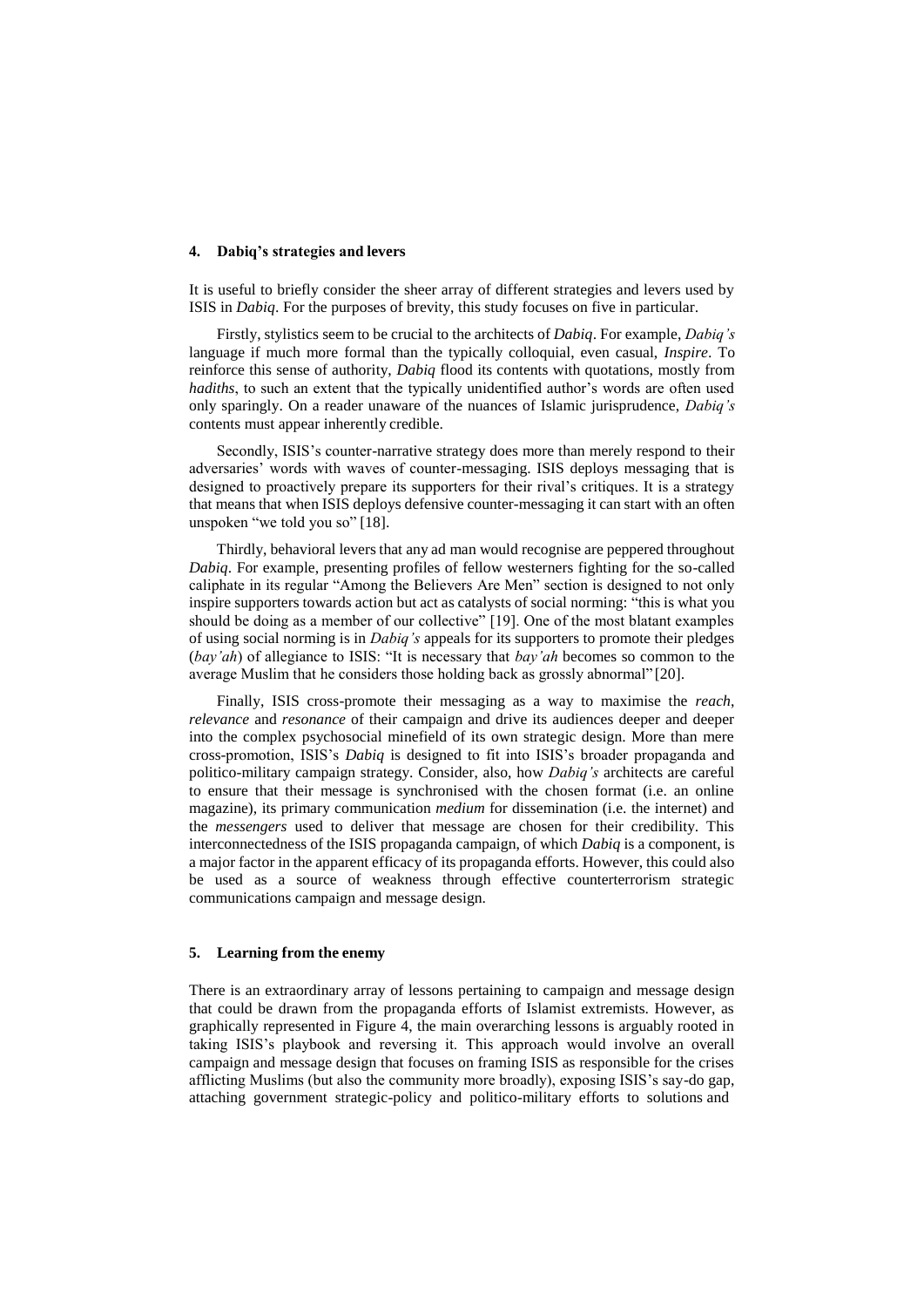highlighting where the government has a narrow say-do gap. Indeed, these core elements should be central to the overarching narrative of the counterterrorism strategic communications campaign: *extremists like IS and AQAP have created and worsened crises, no more so than for Muslims, while government efforts have done much more to domestic and international crises*.



**Figure 4.** Counterterrorism strategic communications

To these ends, it is essential to also address perceptual factors with identity choice messaging. But a strategy based on western governments launching a counterproselytizing campaign (dictating what is and is not legitimate or true Islam) is more likely to be counter-productive. Such an approach is more likely to contribute to the dichotomous worldview presented by extremists. Instead, government messaging should emphasise the diversity and multiplicity of identities inherent to all individuals and groups. The principle is simple: do not fight a black and white worldview with black and white but color.

These basic principles have a much better chance at undermining the veracity of ISIS's propaganda claims, especially its ideological ones. It is an approach built on available evidence and a multidisciplinary understanding of the complex dynamics behind what is more likely to be effective while avoiding what is less likely to be effective. Rather than championing a crude tit-for-tat rebuttal of argument and counterargument, it is a strategy that focuses on dismantling the linkages extremist narratives draw between themselves and solutions and their enemies and crisis. After all, there is no single factor that explains the appeal of ISIS messaging because the strength of ISIS propaganda lies in the cumulative impact of a broad and diverse range of strategies and levers. The strength of ISIS propaganda lies in its deep interconnectedness. Indeed, the counterterrorism strategic communications principles identified here are designed to use the strength of ISIS propaganda (i.e. the deep interconnectedness of all its parts) against it.

With reference to Figure 5, there are an array of macro-, mezzo- and micro-level considerations that are vital to the success of a strategic communications campaign [21].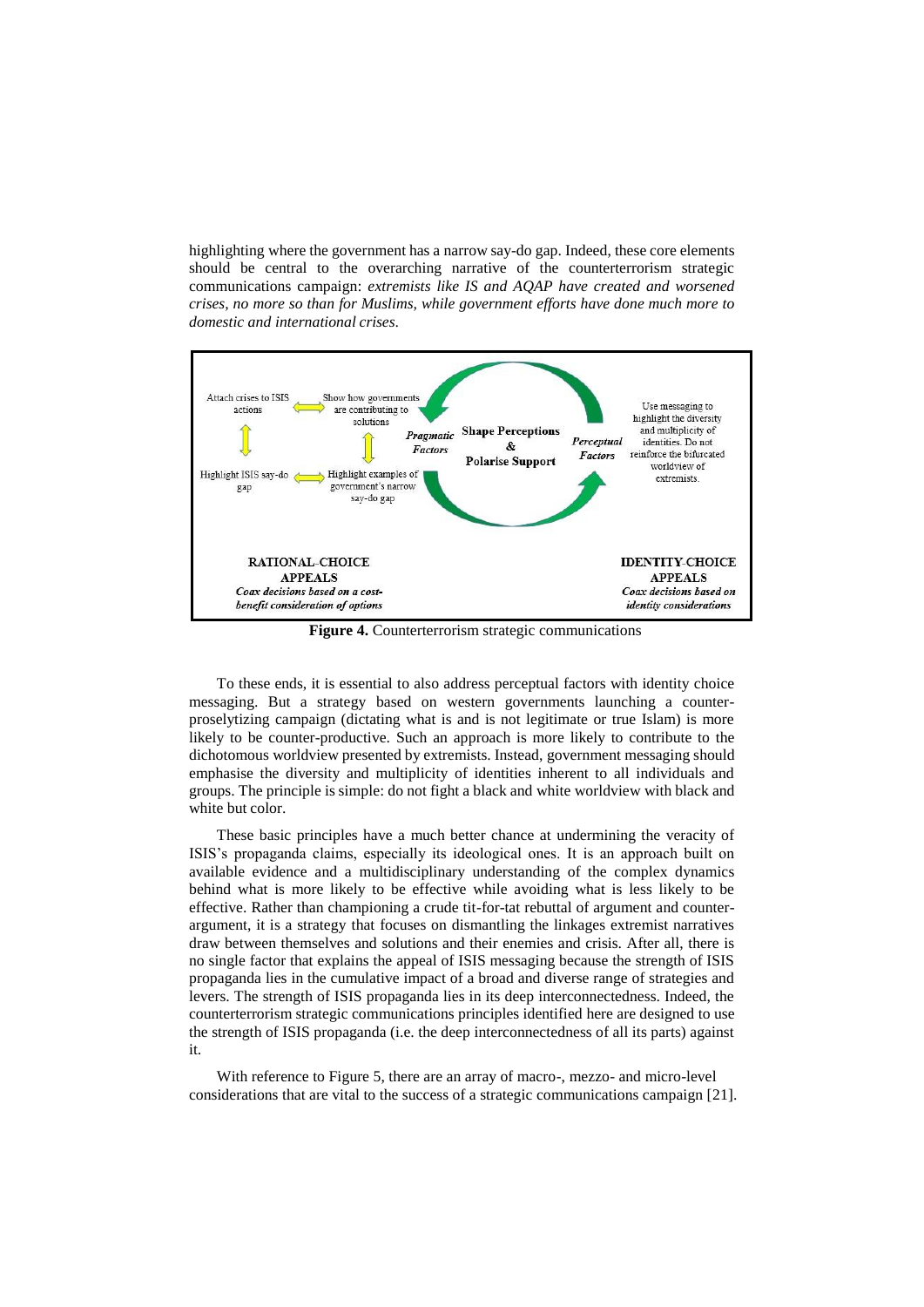At a macro-level, Western governments need to ensure that the basics of a good strategic communications campaign are satisfied via the 3Rs: make sure the message *reaches* its audience, is *relevant* by being timely and drawing on situationally pertinent issues and ensure the message *resonates* by leveraging deeper psychosocial forces and strategic factors. These should be aligned with mezzo-level considerations which are designed to facilitate the macro-level factors. Identifying a range of communication mediums to disseminate the message – not just the latest (e.g. social media) – is essential not only to maximise *reach* but *relevance* and *resonance*. How a message is communicated encapsulates not only the communication medium but the format (e.g. written, aural, visual, etc.) used for that specific message. Careful format selection can either enhance or diminish an otherwise effective message. Of course, the messenger or source of that message needs to be credible or the chances of the message being relevant or resonating is greatly diminished.



**Figure 5.** Macro, Mezzo and Micro level considerations [22]

Figure 5 identifies three micro-level factors which largely relate to intra-messaging considerations. As explored earlier, designing and deploying a range of rational- and identity-choice messages is vital for ensuring that a counterterrorism strategic communications campaign at least attempts to address an array of potential target audience motivations. A focus on developing effective counter-narrative messaging against extremist propaganda is understandable but potentially misguided. The issue is that counter-narrative messaging is inherently defensive and reactive promising, at best, a neutralisation of the enemy's propaganda efforts. Instead, a prioritisation of offensive messaging – i.e. communiques designed to elicit a response from adversaries – may be more important for stealing momentum in the 'information theatre' [23]. Leveraging the say-do gap is an important theme for both offensive and defensive messaging. Highlighting the disparities between what extremists say and do while promoting where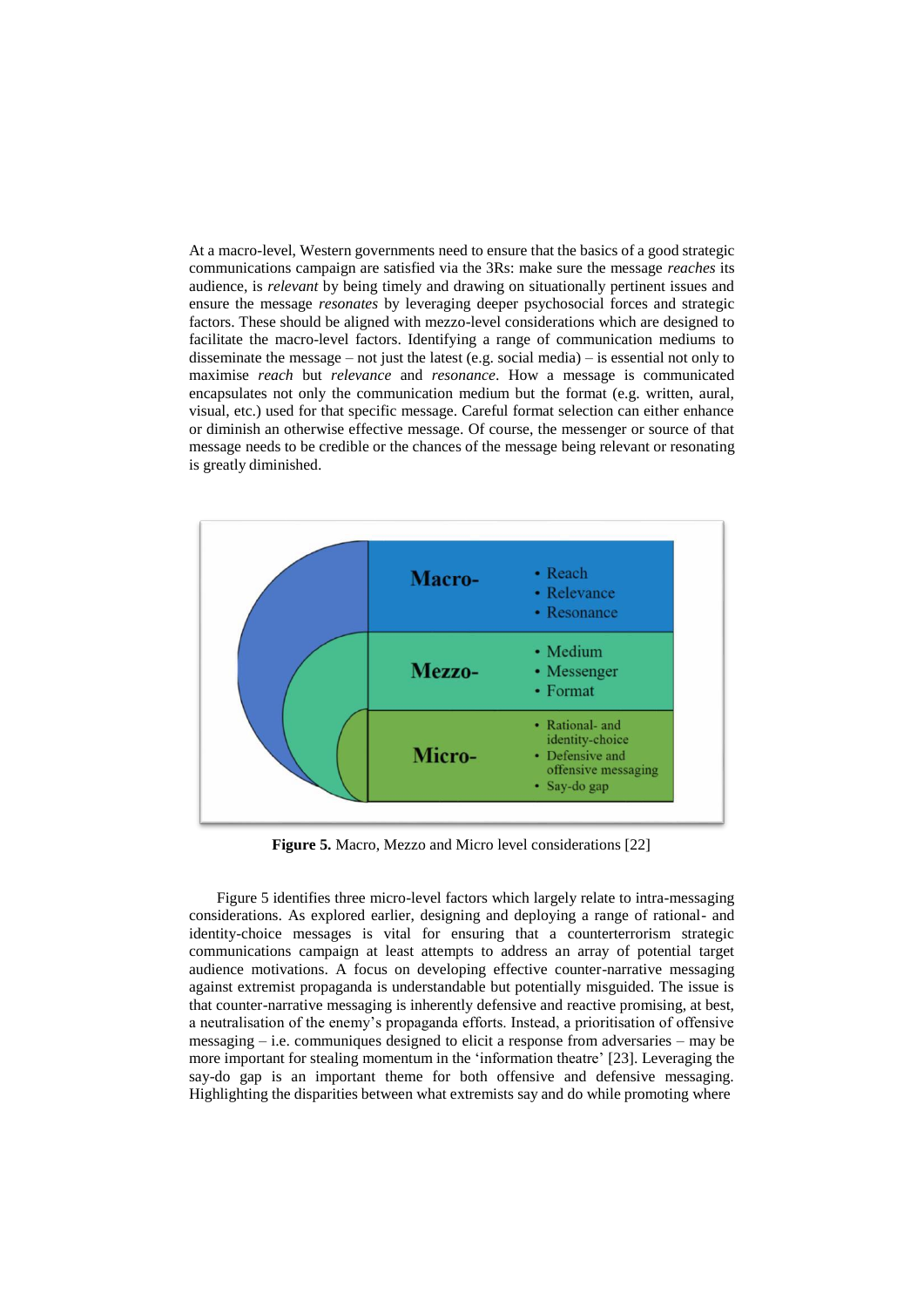and how government (and even other anti-extremist) actors closely align actions with words is vital for demonstrating credibility and undermining the credibility of adversaries.

## **6. Conclusion**

The purpose of this study was to analyse ISIS's *Dabiq* magazine and identify what lessons could benefit counterterrorism strategic communications efforts. It argued that *Dabiq* provides its readership with a "competitive system of meaning" designed to shape their perceptions and polarise their support. *Dabiq* uses a range of narratives, strategies and levers to these ends. What emerged is that *Dabiq's* ability to appeal to and mobilise audiences, much like ISIS's broader propaganda strategy, relies on the cumulative effect of a range of factors. This study concluded by not only identifying lessons for improving counterterrorism strategic communications campaign and message design but how it could be applied against ISIS. These lessons represent a small step towards more effective counterterrorism strategic communications against not just ISIS but future threats too.[24]

#### **References**

[1] K. Yourish, D. Watkins, T. Giratikanon and J. Lee, How many people have been killed in ISIS attacks around the world, *The New York Times* (1 July 2016), around the world, *The New York Times* (1 July 2016[\),](http://www.nytimes.com/interactive/2016/03/25/world/map-isis-attacks-around-the-world.html) <http://www.nytimes.com/interactive/2016/03/25/world/map-isis-attacks-around-the-world.html>

[2] For more on ISIS's overarching propaganda strategy see H. Ingram, The strategic logic of Islamic State information operations, *Australian Journal of International Affairs* **69/6** (2015), .729-75[2.](http://www.tandfonline.com/doi/pdf/10.1080/10357718.2015.1059799) <http://www.tandfonline.com/doi/pdf/10.1080/10357718.2015.1059799>

[3] For analyses of the variety of themes featured in ISIS messaging see A. M. Fernandez, A.M, Here to stay and growing: Combating ISIS propaganda networks, *The Brookings Project on U.S. Relations with the Islamic World Center for Middle East Policy at Brookings. 11-12. (October 2015) World Center for Middle East Policy at Brookings*. 11-12. [http://www.brookings.edu/~/media/research/files/papers/2015/10/combating-isis-propaganda-fernandez/is](http://www.brookings.edu/~/media/research/files/papers/2015/10/combating-isis-propaganda-fernandez/is-propaganda_web_english_v2.pdf)[propaganda\\_web\\_english\\_v2.pdf.](http://www.brookings.edu/~/media/research/files/papers/2015/10/combating-isis-propaganda-fernandez/is-propaganda_web_english_v2.pdf)

[4] C. Winter, The Virtual 'Caliphate': Understanding Islamic State's Propaganda Strategy, *Quilliam* **22-27**  [http://www.quilliamfoundation.org/wp/wp-content/uploads/2015/10/FINAL-documenting-the](http://www.quilliamfoundation.org/wp/wp-content/uploads/2015/10/FINAL-documenting-the-virtual-caliphate.pdf)[virtual-caliphate.pdf;](http://www.quilliamfoundation.org/wp/wp-content/uploads/2015/10/FINAL-documenting-the-virtual-caliphate.pdf)

[5] A. Zelin, Picture or it didn't happen: A snapshot of the Islamic State's official media output. *Perspectives on Terrorism* **9(4)** (2015), 90-94.

[6] Flames of War. 2014. Al Hayat Media, video. Transcribed by author.

Available here: [http://www.clarionproject.org/analysis/isis-releases-flames-war-feature-film-intimidate](http://www.clarionproject.org/analysis/isis-releases-flames-war-feature-film-intimidate-west)[west#](http://www.clarionproject.org/analysis/isis-releases-flames-war-feature-film-intimidate-west)

[7] This graphic was originally published in H. Ingram, The strategic logic of Islamic State information operations, *Australian Journal of International Affairs* **69/6** (2015), 735.

[8] Unidentified author, The extinction of the grayzone, *Dabiq* Issue **7** (2015), 66.

[9] H. Ingram, An analysis of *Inspire* and *Dabiq*: Lessons from AQAP and Islamic State's propaganda war, *Studies in Conflict and Terrorism* (2016) [Pre-released online].

[FN] This analytical framework has previously been applied to examine the contents of the Taliban in Khuransan's *Azan* [10] and early issues of *Dabiq* [11].

[10] H. Ingram, An analysis of the Taliban in Khurasan's *Azan* (**Issues 1-5**), 560-579.

[11] H. Ingram, An analysis of Islamic State's *Dabiq* magazine *Australian Journal of Political Science*[.](http://www.tandfonline.com/doi/full/10.1080/10361146.2016.1174188) <http://www.tandfonline.com/doi/full/10.1080/10361146.2016.1174188>

[12] Unidentified author, Khilafah Declared *Dabiq* Issue **1** (2014),9.

[13] Unidentified author, Khilafah Declared *Dabiq* Issue **1** (2014),10.